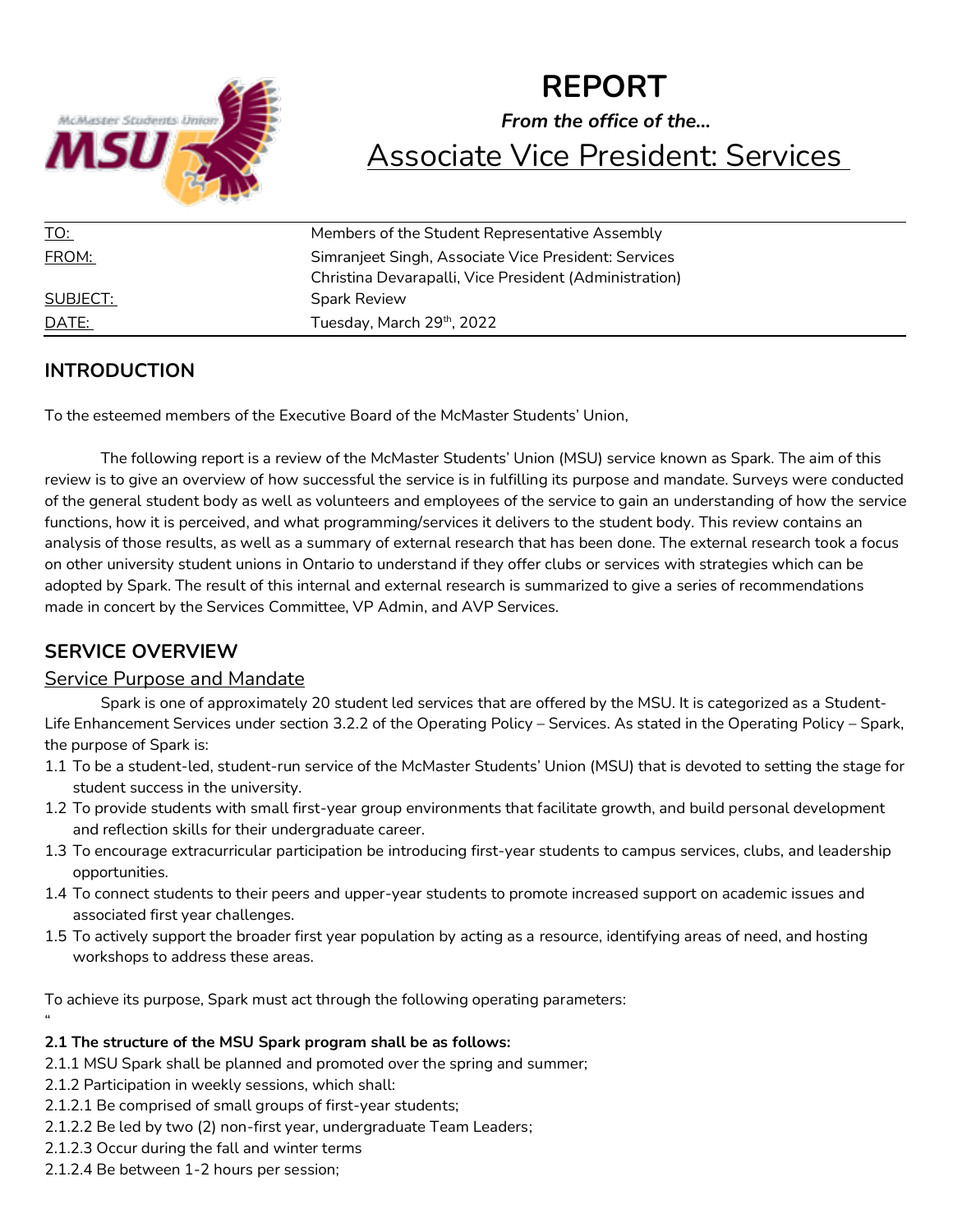- 2.1.2.5 Be held once per week for the length of the term;
- 2.1.3. The topics of each week's sessions will be planned by the Spark Director in conjunction with the Vice-President (Administration), as necessary;
	- 2.1.4. A session may be comprised of:
		- 2.1.4.1. Leadership activities;
		- 2.1.4.2. Presentations from speakers;
		- 2.1.4.3. Discussions;
		- 2.1.4.4. Journaling/reflection periods;
		- 2.1.4.5. Games; and
		- 2.1.4.6. Other activities deemed as appropriate by the Spark Director.

**2.2. MSU Spark shall facilitate optional study groups and social events at various points throughout the term to promote building inclusive student learning communities;**

**2.3. MSU Spark shall facilitate optional, open workshops twice per term to address the specific challenges faced by most first year students at relevant points throughout the year.**

**2.4. The opportunity to participate in the MSU Spark program is available to all eligible first-year students at no cost to the participant;**

#### **2.5. MSU Spark shall be guide by by the following learning outcomes:**

2.5.1. Providing a sense of comfort, connection, and support within the McMaster University;

2.5.2. Appreciating the importance and value of extracurricular university involvement;

2.5.3 .Demonstrating self-reflection and the ability to identify opportunities for individual growth;

2.5.4. Clarifying academic, personal, and career-related goals, and assisting students in creating a plan of action to accomplish them;

2.5.5. Facilitating an improved suite of leadership skills, including communication, teamwork, and conflict resolution.

2.5.6. Incoming or current first-year students shall sign up for MSU Spark through an online application process for each term, respectively.

#### **2.6. The eligibility requirements for participation are as follows:**

2.6.1. The applicant is currently (or will be, in that calendar year), a Level I student at McMaster University;

2.6.2. The applicant has not completed the MSU Spark program in a previous term or previous year.

#### **2.7. Participation in MSU Spark will be provided on a first-come, first-served basis:**

2.7.1. Exceptions may be provided to participants who have a high potential to benefit from the program, including:

- 2.7.1.1. Students who belong to marginalized groups;
- 2.7.1.2. Students on academic probation; and
- 2.7.1.3. First-generation students.

#### **2.8. The Spark Director shall set the appropriate cap for the number of first-year participants based on available resources, including, but not limited to:**

- 2.8.1. Volunteers:
- 2.8.2. Budget; and
- 2.8.3. Logistical constraints.

#### **2.9. Online applications will include questions for students in order to allow for diverse session groups;**

2.9.1. Sessions should aim to include diverse groups of students, based on:

- 2.9.1.1. Differing personal goals;
- 2.9.12. Faculty:
- 2.9.1.3. Personality type;
- 2.9.1.4. Comfort level; and
- 2.9.1.5. History of prior involvement.

#### 2.9.2. The application information shall remain as confidential as possible:

# **2.10. MSU Spark shall aim to accomplish the following:**

2.10.1. Forming and maintaining personal connections and relationships between students;

2.10.2. Forming and maintaining personal connections between first year students and upper year students,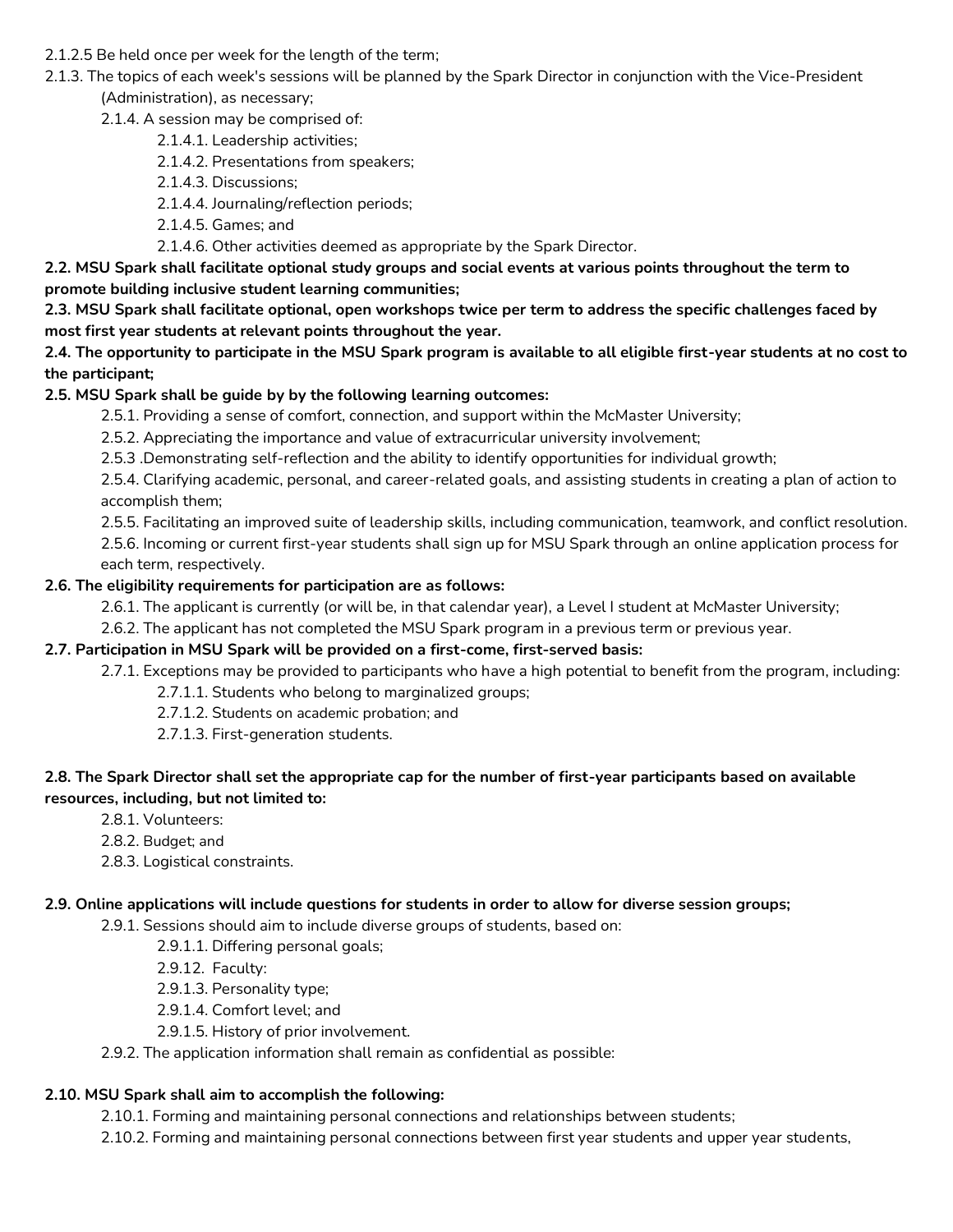- **2.11. A certificate of completion shall be granted to participants who attend and participate in a minimum of 8 weekly sessions;**
	- 2.11.1 Additional recognition events for student participants may be planned at the discretion of the Spark Director and Assistant Director

#### Service Structure

Spark is overseen by a Director and Assistant Director in part-time paid positions who then oversee a series of volunteers in various roles. The Director plays the main leadership role, with their purpose to allow Spark to achieve its mandate and supporting the other executives in fulfilling their responsibilities. The Director is also the main individual responsible for the budget of Spark, and the person who sets specific, actionable goals for new/modified programming or changes in service purpose in their year plan based on consultations, research, and their personal views.

#### **3.1. The Spark Director, who shall:**

3.1.1. Be responsible for the planning and promoting of MSU Spark during the summer and managing MSU Spark throughout the academic year:

3.1.2. Perform duties as outlined in the Spark Director job description.

#### **3.2. The Spark Assistant Director, who shall:**

3.2.1. Assist the Spark Director with planning and promoting MSU

Spark during the summer and managing MSU Spark throughout the academic year;

3.2.2. Perform duties as outlined in the Spark Assistant Director job description.

#### **3.3. The Spark Outreach & Engagement Coordinator(s), who shall:**

3.3.1. Be responsible for coordinating outreach and promoting the role of MSU Spark for first year students;

3.3.2. Perform duties outlined in the Spark Volunteer Coordinator job description.

#### **3.4. The Spark Promotions & Publications Coordinator(s) who shall:**

- 3.4.1. Be responsible for the creation of engaging and informative materials for first year students;
- 3.4.2. Perform duties outlined in the Spark Promotions & Publications Coordinator job description.

#### **3.5. The Spark Sessions Coordinator(s) who shall:**

- 3.5.1. Be responsible for the research and development of all MSU Spark sessions:
- 3.5.2. Perform duties outlined in the Spark Sessions Coordinator job description.

#### **3.6. The Spark Events Coordinator(s) who shall:**

3.6.1.Be responsible for creating and implementing inclusive social events for both MSU Spark students and the broader first year community;

3.6.2. Create and implement four (4) large scale workshops focused on first year success;

3.6.3. Perform duties outlined in the Spark Events Coordinator job description.

#### **3.7. The Team Leaders, who shall:**

- 3.7.1. Be student volunteers who lead the weekly sessions with first year students;
- 3.7.2. Regularly engage in informal meetings with MSU Spark students;
- 3.7.3. Perform the duties outlined in the Team Leader job description.

#### **INTERNAL RESEARCH**

#### General Student Body Survey

The general student body survey consisted of 33 questions to gauge how effectively Spark delivers its services to the student body. This allows for reviewers to understand how the student body perceives the service and will allow us to determine areas in which service delivery or communication with the student body can be made more efficient. There were 196 responses to the survey, with the plurality from first year students. As this represents only about 0.7% of the student body, this is not a highly representative sample.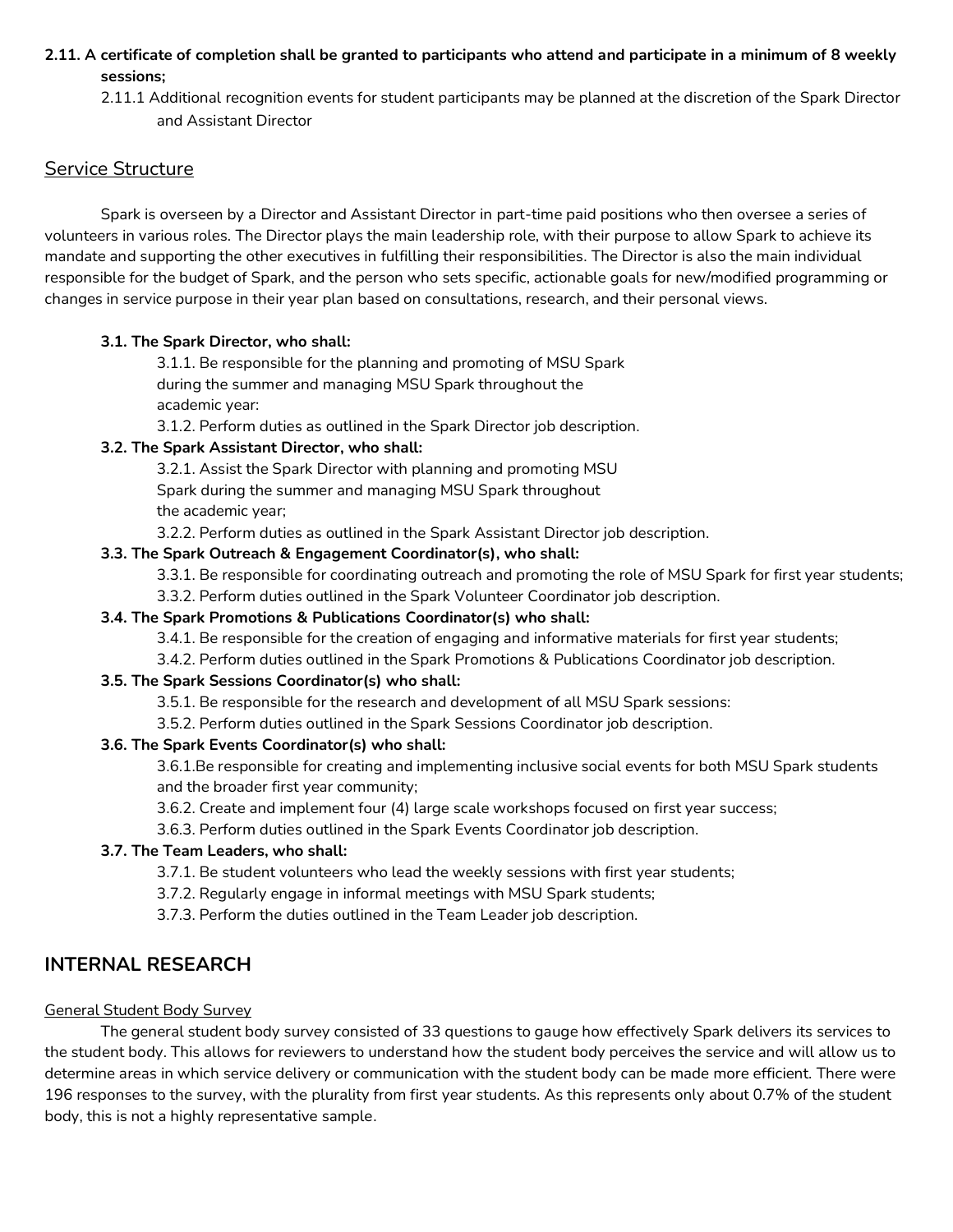The greatest number of responses came from Science students (41%) followed by Social Science students (13.8%). Approximately 88% of respondents were domestic students from Ontario, with those from out of province and international students making up the remainder.

In order of greatest to least number of respondents, the three largest ethno-racial groups were White/European, East or Southeast Asian, and South Asian. Cisgender women made up the supermajority of respondents (79.3%) with most of the remainder made up of cisgender men, and about 7% made up of individuals of various non-cisgender identities. About 84% of respondents were heterosexual, with the remaining 16% comprising various homosexual, asexual, and bi/poly/pansexual identities.

Each of the three options of residence (those who live in McMaster residences, students who live in off-campus housing, and students who commute) were selected by approximately 1/3 of respondents. Average annual family income appeared to be within the range of \$100,000 to \$150,000 though likely at the lower end. Most respondents originated from family units composted of four to five individuals.

Generally, respondents felt that the role of Spark (from the definition provided) was appropriate and should be expanded. Most stated they had first learned of Spark through either the Spark Instagram, the MSU Instagram page, or Welcome Week events. These three methods of communication were also the main means by which respondents continued to hear of or interact with Spark after having already learned of the service, though conversations with friends/acquaintances represented another notable area through which respondents were re-exposed to Spark. About one fifth of respondents had no knowledge of Spark before the survey. Use of Instagram and collaboration with both MSU and McMaster services were generally described as the most impactful means by which respondents felt Spark can increase its profile. Physical promotions, use of TikTok, and collaborations with student groups/clubs were also noted as areas where respondents felt Spark should invest future resources.



**Figure 1.** A figure to show platforms/methods which general student body survey respondents believe should be used to expand awareness of the service.

#### ghghg

Approximately 46% of respondents were not aware of Spark in their first year. Out of the remaining 54% who were aware of Spark in their first year, 41% registered for Spark services, while 59% did not. In this last group, the group which knew of Spark but chose not to attend its services, it was clear that other obligations were the main reason respondents did not register. 45% of this group (which had knowledge of Spark but chose not to register) felt academic obligations were the primary reason they did not register with Spark. Overall, about 68% described time constraints caused by the combination of academic, work, and other extracurricular obligations, as being the primary reason, they did not register for Spark. However, it is also important to note that about 21% of respondents did not register as they already received services from competing programs from services such as Archway, while 11% felt the programming offered was not of interest to them.

Attrition was noted as being quite strong, with less than 35% of registrants stating they attended at least half of all sessions offered. Nonetheless, strong majorities also described the environment during sessions as being supportive and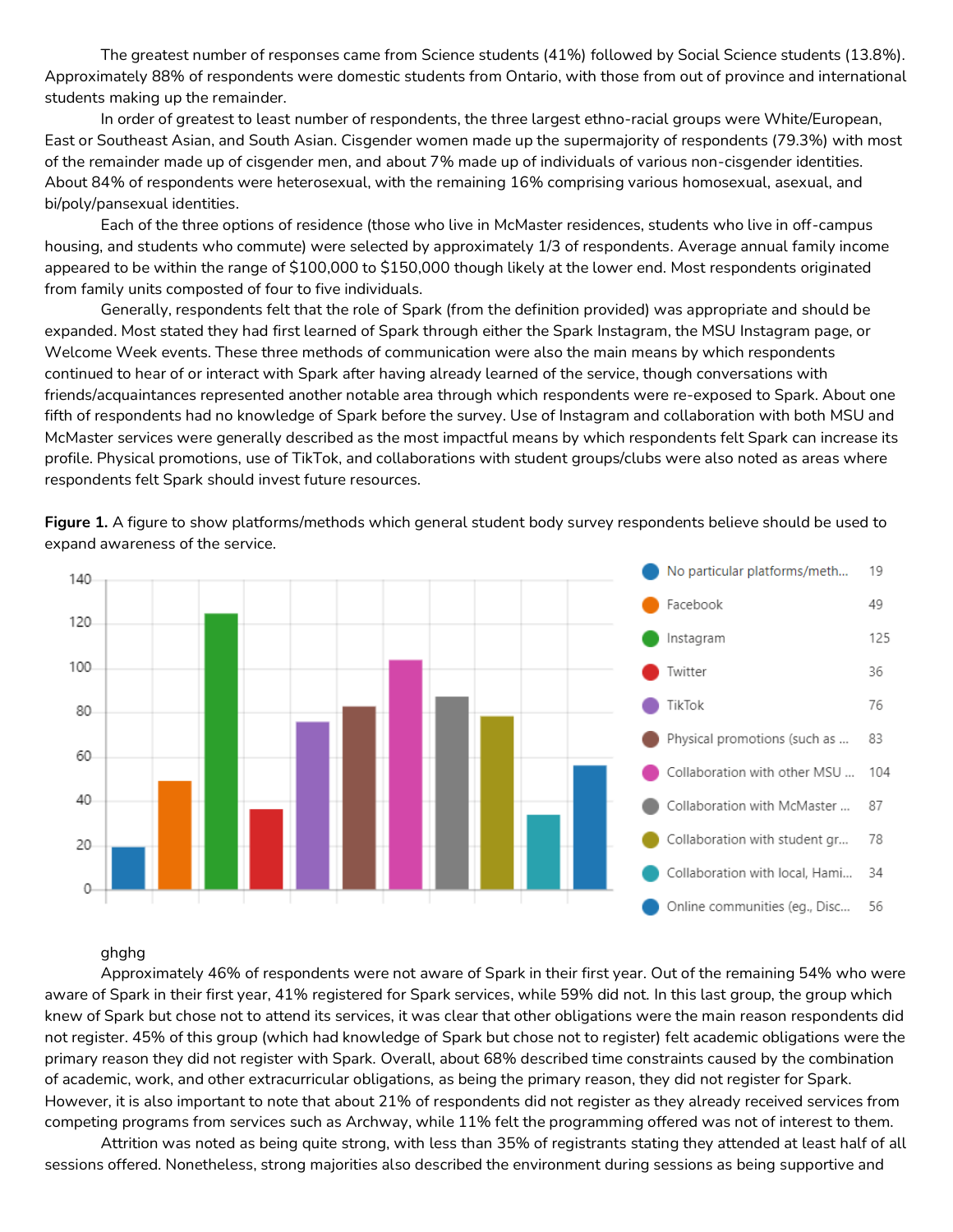felt comfortable reaching out to team leaders outside of session time slots if in need of support. When reviewing the major topics Spark focused on in the Fall 2021 semester, every single topic was received positively and viewed as both appropriate and useful by large majorities of respondents. The positive sentiments described in the previous responses coalesced in one notable statistic, specifically that 77% of attendees recommended Spark as a useful tool for incoming students.

**Figure 2.** A figure to show respondent perception of Spark sessions topics and their view of whether these topics are helpful to first year students.



Overall, student sentiment was quite mixed regarding a return to in-person sessions, with 33% of respondents being of a neutral opinion. While the plurality did express moderate or high enthusiasm to return to in-person sessions (44% of respondents), a significant minority (23%) expressed moderate to high opposition. Thus, future Spark programming must be mindful of these student perceptions. Finally, regarding the Spark Achievement Award, the majority of respondents were aware of the award, and generally expressed a desire to see the award slightly expanded in the future.

#### Volunteer and Executive Survey

The executive and volunteer survey consisted of 44 questions to gauge how effectively Spark's executives and volunteers view its functioning and delivery of services to the student body. This allows for reviewers to understand how the leadership and volunteers of Spark perceives the service and will allow us to gain an understanding of where areas for improvement exist. There were 22 responses to the survey (about 70% of whom were team leaders), which represents approximately 45% of all executives and volunteers with Spark.

Health Science represents the faculty from which the greatest number of volunteers and executives originate, with half from that faculty. Science is a close second, with 35% of volunteers from that faculty. Third year students represent the years with the greatest number of respondents, with 100% of respondents being domestic students from Ontario.

In order of greatest to least number of respondents, the four ethno-racial groups in which all respondents identified were South Asian, White/European, East or Southeast Asian and non-white Caucasian (such as those of Middle Eastern or Central Asian ancestry), representing about 32%, 27%, 23%, and 18% of respondents respectively. Cisgender women made up a clear majority of respondents (63.6%) with all other respondents identifying as cisgender men (36.4%). 0 respondents stated a non-cisgender identity. 80% of respondents were heterosexual, with all of the remainder having either a homosexual/gay or bi/poly/pansexual identity.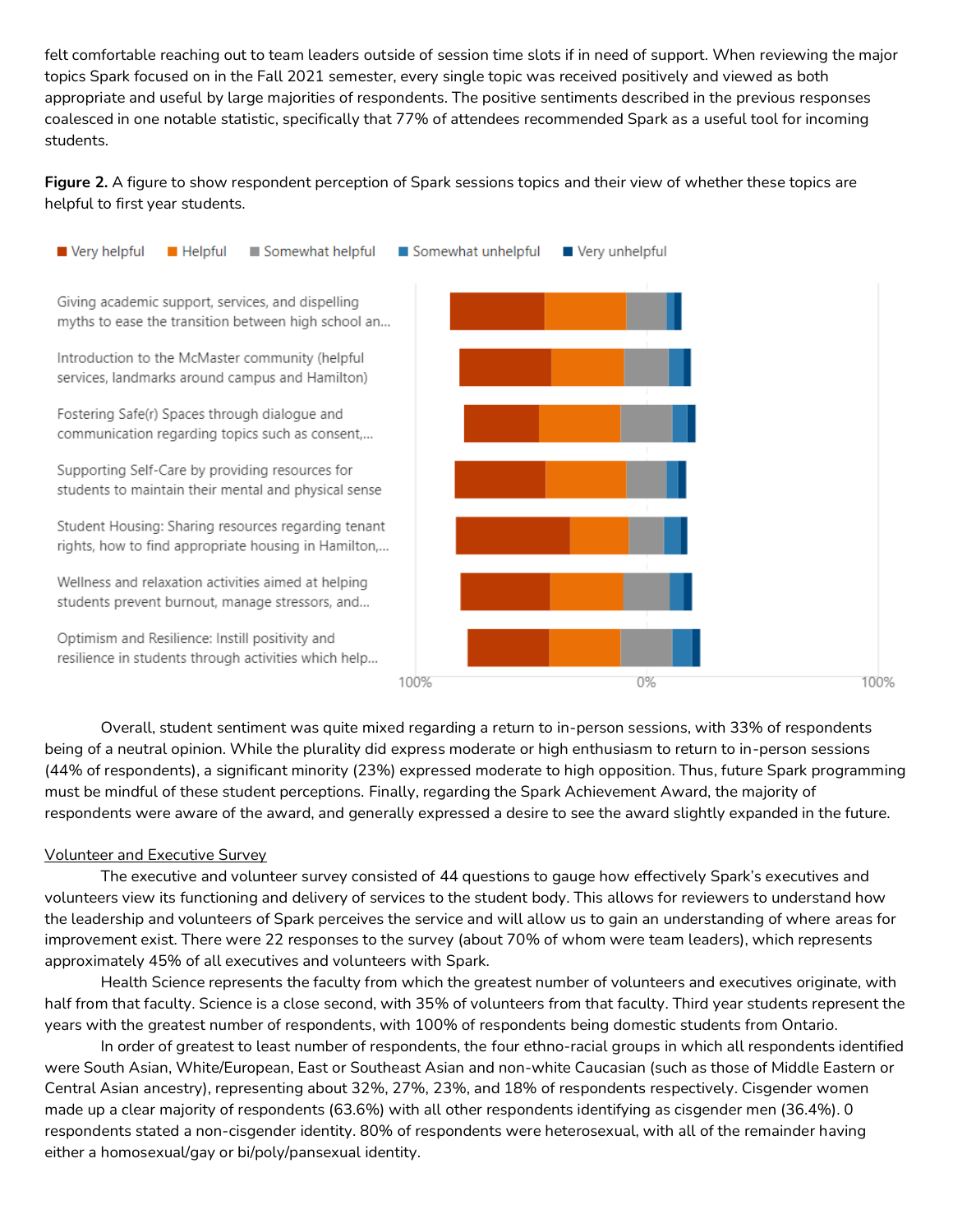The vast majority of respondents (75%) live in off-campus housing, with the next largest group commuting, and one respondent living in a McMaster residence. Average annual family income appeared to be within the range of \$100,000 to \$150,000, though near the higher end of that threshold. Most respondents originated from family units composted of four to five individuals, with both parents/guardians having an average of a Bachelor's degree in education.

Generally, respondents felt that the role of Spark (from the definition provided) was appropriate, but unlike the general student body survey, were more lukewarm regarding expansion and hoped to keep the status quo. Most stated they had first learned of Spark through friends/acquaintances and the Spark Instagram. These two methods of communication, in addition to the MSU Instagram, Spark Facebook, physical promotional materials (such as posters), and collaborations with other services were also the main means by which respondents continued to hear of or interact with Spark after having already learned of the service. Use of TikTok and collaboration with MSU Services, McMaster University services/initiatives and student clubs/groups were methods viewed by the respondents as the most effective means by which the awareness of Spark can be expanded.

**Figure 3.** A figure to show platforms/methods which executives/volunteer survey respondents believe should be used to expand awareness of the service.



Communication between Spark and both the Marketing & Communications Department and the Underground was viewed as being quite efficient. However, communication between Spark and MSU Administration was viewed quite negatively. Job descriptions were also generally seen as being appropriate to expected task and work. Similarly, the workload expected of individuals did not generally impede on other responsibilities had by respondents. The hiring process was viewed as being fair and legitimate by the vast majority of respondents as well. In addition, volunteers expressed that they generally felt comfortable during trainings, during sessions, and during other events. They felt that they were also able to reach out to executives in the case of concerns or questions, and to receive other support during sessions, before and after sessions, during trainings, and during other events. Volunteers and executives also displayed strong trust in fellow team leaders during sessions, and expressed positive sentiments regarding comfort, ease of collaboration, and success in session planning.

Furthermore, events such as team building exercises, weekly trainings, competencies, and group events were generally viewed as being very appropriate, effective, and useful. Trainings were viewed consistently as being positive, useful tools that ensured successful delivery of sessions' materials. This sentiment also generally applied to re-trainings delivered at the beginning of the academic year for returning team leaders. Equity, Diversity, and Inclusion trainings were also viewed as highly competent, with few areas for improvement in the views of respondents. Regarding sessions' materials, there was near unanimous positive opinions regarding the utility and relevance of content delivered to Sparklings. However, when looking at team building exercises, the response was quite lukewarm. Most felt there were an adequate number of such events (55%), while approximately equal proportions felt there were insufficient (18%) and excessive (27%) number of events. Overall, the workload expected of respondents based on the job descriptions was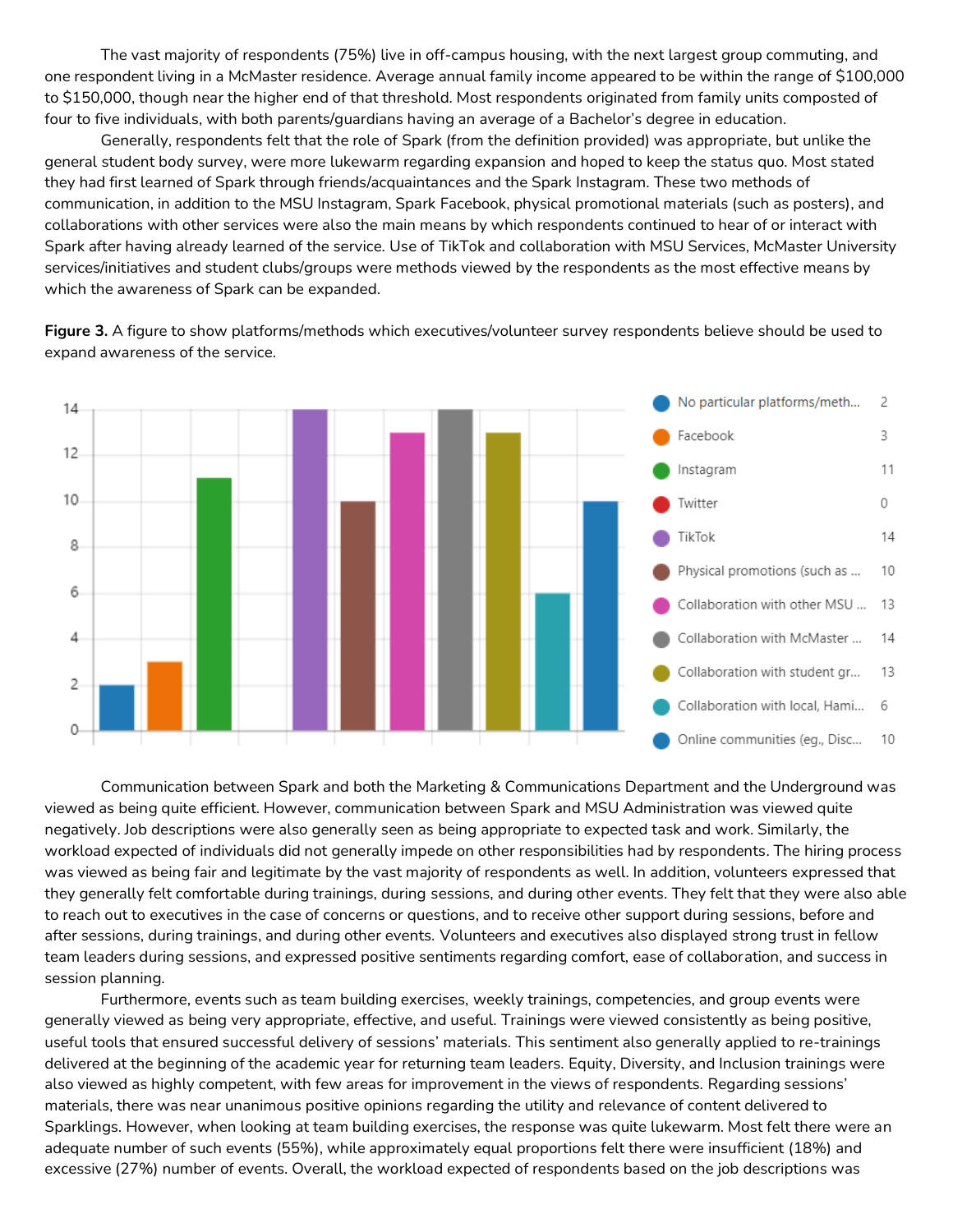viewed as being appropriate, rarely impeding the ability of those within the Spark team from achieving their other academic and extracurricular goals. Finally, regarding the Spark Achievement Award, there was strong positive opinion regarding the new initiative, with a clear majority supporting expansion of the award in future years.

**Figure 4.** Executive/volunteer perceptions of whether or not the Spark Leadership Award should be expanded moving forward.



### **EXTERNAL RESEARCH**

As a part of the external research strategy, Services Committee embarked on a research planning aimed to review all undergraduate student unions of universities in Ontario. While this goal was not met, in total, detailed information of relevant structures at other institutions was collected from more than 10 Ontario universities. This has helped shed light on the interesting and unique arrangements which exist at other educational institutions, and important areas in which the MSU can potentially improve delivery of programming by Spark.

Brock University community offers a series of unique services, though none are directly akin to what is offered by the MSU. Brock University itself has a mentorship program which appears to offer internship and collaborative opportunities for students to work with peers and mentors in non-academic avenues. This is more formalized than anything that can be offered by the MSU, but interesting to note as it appears to emulate some of what is offered by McMaster. Awareness of how other institutions offer programming is vital as it can ensure Spark is aware of differentiators between what it can deliver and what competing McMaster programs may deliver if inspired by services at other post-secondary institutions. When looking at the Brock University Student Union, we see no equivalent program to Spark. However, there do appear to be faculty-specific mentorship programs similar to what are offered by faculty and program societies in the McMaster community.

When looking at the Carleton University Community, we see that the Carleton University Student Association has no services akin to Spark and appears to have 0 clubs with a focus on first year transition. The university however does have faculty-led transition programs which take a focus on ensuring first years have necessary academic supports. When viewing the University of Guelph's supports, we see two programs, STARTonTrack and BounceBack which are held in the fall and winter semesters respectively. These are aimed at first- and second-year students and are essentially mentorship programs which pairs students with those in upper years. There are no programs akin to Spark amongst the services of the undergraduate student union associated with the University of Guelph.

The University of Ottawa, like the previously mentioned universities, offers a mentorship program called UOConnexion, where upper year students can give guidance and supports to incoming first years. A differentiator is that it is quite centrally managed and not faculty-based as in other institutions. Aside from this, the student union of the university does in fact have two clubs with a focus on supporting first years, "Academic Success Educators" which takes a strong focus on developing first year academics, and "Linx" which offers more of a general mentorship program. No Sparkequivalent service was found.

When viewing the community of the University of Western Ontario, we see similar themes as seen in previous institutions. There is a mentorship program offered by the university called Thriving Foundations which offers upper-year